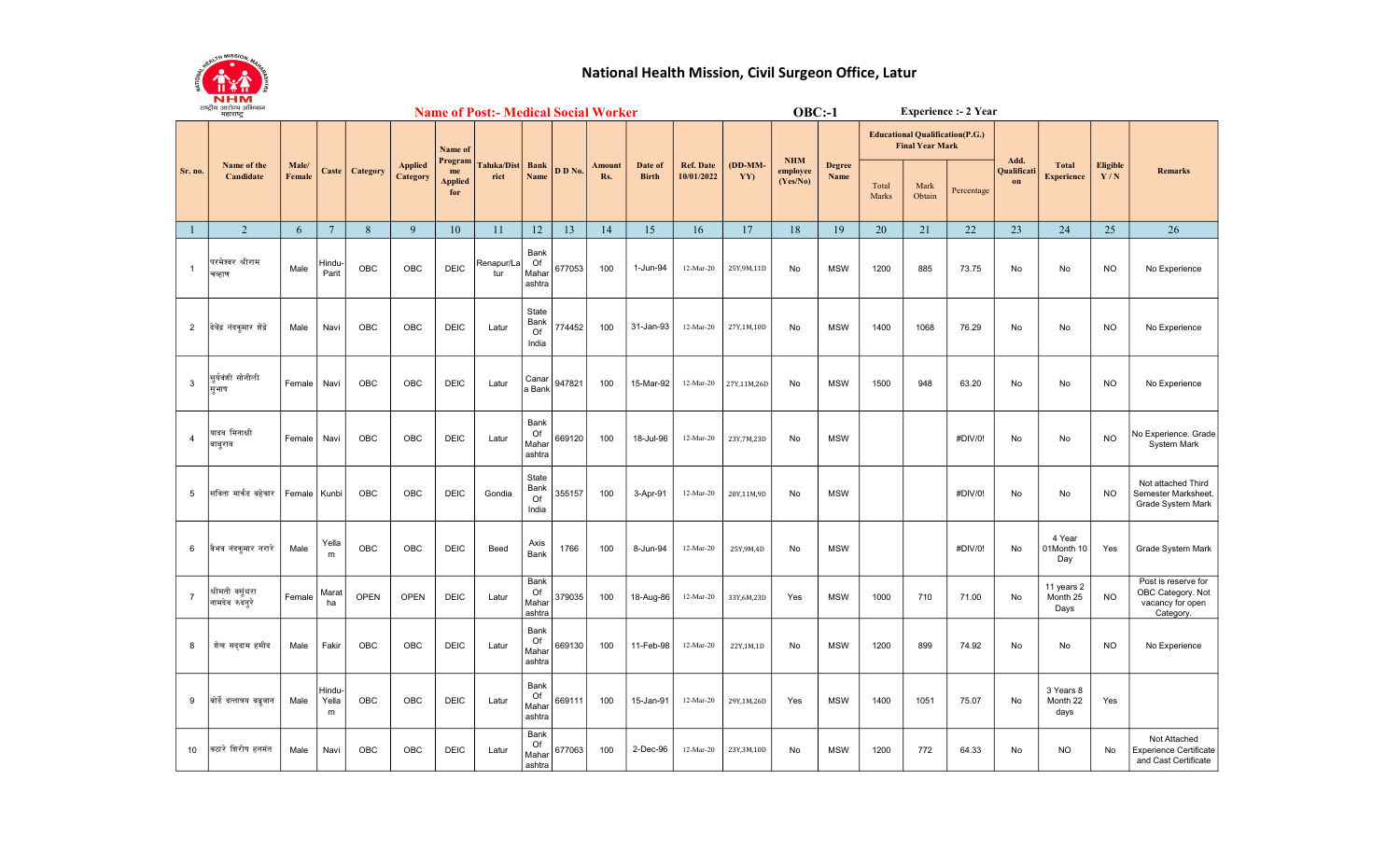|         |                             |                 |                      |            |                            | Name of                                |                           | <b>Educational Qualification(P.G.)</b><br><b>Final Year Mark</b><br><b>NHM</b> |         |               |                         |                                |                |                      |                       |                |                |            |                           |                                   |                        |                                                                    |
|---------|-----------------------------|-----------------|----------------------|------------|----------------------------|----------------------------------------|---------------------------|--------------------------------------------------------------------------------|---------|---------------|-------------------------|--------------------------------|----------------|----------------------|-----------------------|----------------|----------------|------------|---------------------------|-----------------------------------|------------------------|--------------------------------------------------------------------|
| Sr. no. | Name of the<br>Candidate    | Male/<br>Female | Caste                | Category   | <b>Applied</b><br>Category | Program<br>me<br><b>Applied</b><br>for | <b>Taluka/Dis</b><br>rict | <b>Bank</b><br>Name                                                            | D D No. | Amount<br>Rs. | Date of<br><b>Birth</b> | <b>Ref. Date</b><br>10/01/2022 | (DD-MM-<br>YY) | employee<br>(Yes/No) | <b>Degree</b><br>Name | Total<br>Marks | Mark<br>Obtain | Percentage | Add.<br>Qualificati<br>on | <b>Total</b><br><b>Experience</b> | <b>Eligible</b><br>Y/N | <b>Remarks</b>                                                     |
| -1      | 2                           | 6               | $7\overline{ }$      | 8          | 9                          | 10                                     | 11                        | 12                                                                             | 13      | 14            | 15                      | 16                             | 17             | 18                   | 19                    | 20             | 21             | 22         | 23                        | 24                                | 25                     | 26                                                                 |
| 11      | सुनिल शिवाजी जाधव           | Male            | -lindu-<br>Navi      | OBC        | OBC                        | <b>DEIC</b>                            | Latur                     | State<br>Bank<br>Of<br>India                                                   | 261685  | 100           | 10-Apr-95               | 12-Mar-20                      | 24Y,11M,2D     | <b>NO</b>            | <b>MSW</b>            | 1200           | 732            | 61.00      | No                        | No                                | <b>NO</b>              | <b>Experience Cerificate</b><br>is Not Attached                    |
| 12      | महेश श्रीकृष्ण हंतोडे       | Male            | Navi                 | OBC        | OBC                        | <b>DEIC</b>                            | Buldhana                  | State<br>Bank<br>Of<br>India                                                   | 635007  | 100           | 13-Jun-94               | 12-Mar-20                      | 25Y,8M,28D     | No                   | <b>MSW</b>            |                |                | #DIV/0!    | No                        | 1 Year                            | <b>NO</b>              | 1 year Experience<br>Certificate is Attached.<br>Grade System Mark |
| 13      | गिरी निशिकांत<br>एकनााथ     | Male            | Hindu-<br>Gosav      | OBC        | OBC                        | <b>DEIC</b>                            | Osamanab<br>ad            | State<br>Bank<br>Of<br>India                                                   | 228600  | 150           | 18-Jul-87               | 12-Mar-20                      | 32Y,7M,23D     | No                   | <b>MSW</b>            | 2100           | 1465           | 69.76      | No                        | No                                | <b>NO</b>              | No Govterment<br>Experience                                        |
| 14      | श्रीकांत अंकृशराव<br>रोहणकर | Male            | Hindu-<br>Kunbi      | OBC        | OBC                        | <b>DEIC</b>                            | Yavatmal                  | Union<br>Bank<br>Of<br>India                                                   | 879517  | 100           | 29-Sep-86               | 12-Mar-20                      | 33Y,5M,12D     | No                   | <b>MSW</b>            | 1300           | 994            | 76.46      | No                        | 5 years 3<br>Days                 | Yes                    |                                                                    |
| 15      | साबने सुशीलकमार<br>मोतीलाल  | Male            | Hindu-<br>Khatik     | SC         | SC                         | <b>DEIC</b>                            | Latur                     | State<br>Bank<br>Of<br>India                                                   | 336338  | 100           | 10-Oct-89               | 12-Mar-20                      | 30Y,5M,2D      | No                   | <b>MSW</b>            | 500            | 334            | 66.80      | No                        | No                                | No                     | Applied For SC Cast<br>But Vacancy For OBC<br>Cast.                |
| 16      | आनंद ईसापूरे<br>कैलासआप्पा  | Male            | Wani                 | OBC        | OBC                        | <b>DEIC</b>                            | Nanded                    | State<br>Bank<br>Of<br>India                                                   | 227295  | 100           | 27-Jun-90               | 12-Mar-20                      | 29Y, 8M, 14D   | No                   | <b>MSW</b>            | 1000           | 745            | 74.50      | No                        | No                                | No                     | Government<br><b>Experience Certificate</b><br>is Not Attached     |
| 17      | संघ्या दयानंद शिंदे         | Female          | Navi                 | <b>OBC</b> | OBC                        | <b>DEIC</b>                            | Latur                     | State<br>Bank<br>Of<br>India                                                   | 607565  | 100           | 4-Jul-89                | 12-Mar-20                      | 30Y,8M,8D      | No                   | <b>MSW</b>            | 2100           | 1443           | 68.71      | No                        | No                                | <b>NO</b>              | Two year Government<br>Experience certificate<br>not attached      |
| 18      | विद्यादत्तात्रय<br>हातोलकर  | Female          | Yella<br>m           | OBC        | OBC                        | <b>DEIC</b>                            | Latur                     | Bank<br>Of<br>Mahar<br>ashtra                                                  | 669118  | 100           | 7-Mar-88                | 12-Mar-20                      | 32Y,0M,5D      | No                   | <b>MSW</b>            | 1100           | 675            | 61.36      | No                        | 7 Month                           | No                     | Two year Government<br>Experience certificate<br>not attached      |
| 19      | जुभांगी नारायण<br>शिुसारे   | Female          | Navi                 | OBC        | OBC                        | <b>DEIC</b>                            | Nanded                    | State<br>Bank<br>Of<br>India                                                   | 688889  | 100           | 12-Jul-94               | $12-Mar-20$                    | 25Y,8M,0D      | <b>NO</b>            | <b>MSW</b>            | 2500           | 1833           | 73.32      | No                        | No                                | <b>NO</b>              | No Experience                                                      |
| 20      | शिरोळे उमेश<br>मल्लिकार्जुन | Male            | Lingay<br>at<br>Wani | OBC        | OBC                        | <b>DEIC</b>                            | Osamanab<br>ad            | State<br>Bank<br>Of<br>India                                                   | 337014  | 100           | 20-Jul-90               | $12-Mar-20$                    | 29Y,7M,21D     | Yes                  | <b>MSW</b>            | 2100           | 1405           | 66.90      | No                        | 4 Years 9<br>Month 11<br>Days     | Yes                    |                                                                    |
| 21      | अमजदखान खाजाखान<br>पठाण     | Male            | Julha(<br>57)        | OBC        | OBC                        | <b>DEIC</b>                            | Parbhani                  | State<br>Bank<br>Of<br>India                                                   | 444304  | 100           | 19-Jun-92               | $12-Mar-20$                    | 27Y,8M,22D     | No                   | <b>MSW</b>            | 2500           | 1656           | 66.24      | No                        | No                                | No                     | Two year Government<br>Experience certificate<br>not attached      |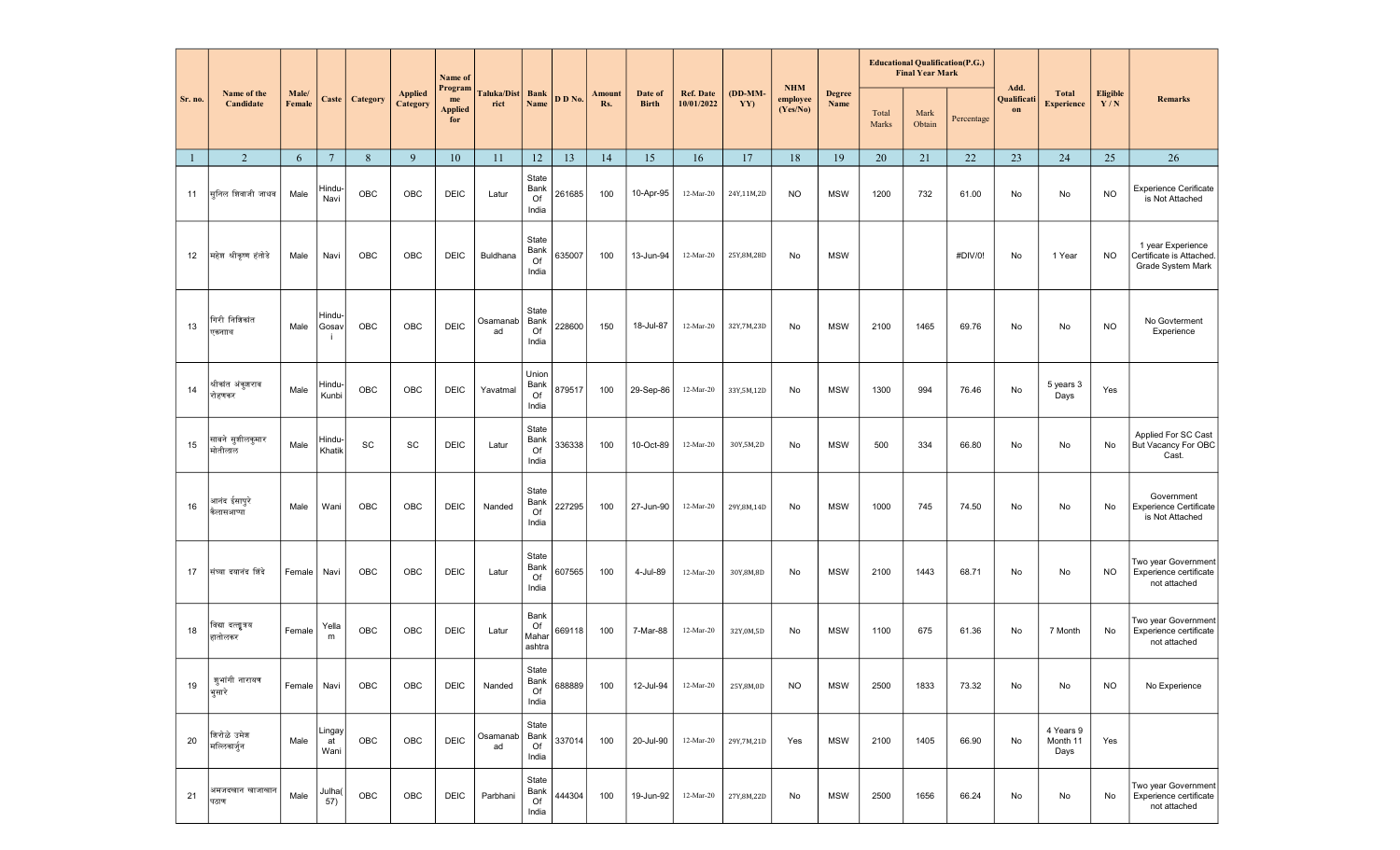|              | Name of the<br>Candidate    |                 |                        |             |                            | Name of                                |                           |                                    |         | <b>Amount</b><br>Rs. | Date of<br><b>Birth</b> | <b>Ref. Date</b><br>10/01/2022 | $(DD-MM-$<br>YY) |                                    |                       |                | <b>Educational Qualification(P.G.)</b><br><b>Final Year Mark</b> |            |                           |                                   |                 |                                                                                                             |
|--------------|-----------------------------|-----------------|------------------------|-------------|----------------------------|----------------------------------------|---------------------------|------------------------------------|---------|----------------------|-------------------------|--------------------------------|------------------|------------------------------------|-----------------------|----------------|------------------------------------------------------------------|------------|---------------------------|-----------------------------------|-----------------|-------------------------------------------------------------------------------------------------------------|
| Sr. no.      |                             | Male/<br>Female | Caste                  | Category    | <b>Applied</b><br>Category | Program<br>me<br><b>Applied</b><br>for | <b>Taluka/Dis</b><br>rict | <b>Bank</b><br><b>Name</b>         | D D No. |                      |                         |                                |                  | <b>NHM</b><br>employee<br>(Yes/No) | <b>Degree</b><br>Name | Total<br>Marks | Mark<br>Obtain                                                   | Percentage | Add.<br>Qualificati<br>on | <b>Total</b><br><b>Experience</b> | Eligible<br>Y/N | Remarks                                                                                                     |
| $\mathbf{1}$ | 2                           | 6               | $7\phantom{.0}$        | 8           | 9                          | 10                                     | 11                        | 12                                 | 13      | 14                   | 15                      | 16                             | 17               | 18                                 | 19                    | 20             | 21                                                               | 22         | 23                        | 24                                | 25              | 26                                                                                                          |
| 22           | सोमासे महेश जालिंदर         | Male            | Marat<br>ha            | <b>OPEN</b> | <b>OPEN</b>                | <b>DEIC</b>                            | Osamanab<br>ad            | Bank<br>Of<br>India                | 961520  | 150                  | 16-Jul-90               | 12-Mar-20                      | 29Y, 7M, 25D     | No                                 | <b>MSW</b>            | 1400           | 723                                                              | 51.64      | No                        | No                                | NO.             | Applied For Open<br>Cast But Vacancy For<br>OBC Cast.                                                       |
| 23           | जाधव सूदर्शन<br>गोंविदराव   | Male            | Marat<br>ha            | <b>SEBC</b> | <b>SEBC</b>                | <b>DEIC</b>                            | Latur                     | Bank<br>Of<br>Mahai<br>ashtra      | 669156  | 150                  | 15-Jan-89               | 12-Mar-20                      | 31Y,1M,26D       | Yes                                | МA                    | 900            | 590                                                              | 65.56      | No                        | 2 years 3<br>month 10<br>days     | No              | Applied For SEBC<br>category But Vacancy<br>is For OBC category.                                            |
| 24           | अमित हाणमंतराव<br>काकडे     | Male            | Dhang<br>ar            | <b>NTC</b>  | <b>NTC</b>                 | <b>DEIC</b>                            | Osamanab<br>ad            | State<br>Bank<br>Of<br>India       | 688912  | 100                  | 7-Dec-92                | 12-Mar-20                      | 27Y, 3M, 5D      | No                                 | <b>MSW</b>            | 600            | 401                                                              | 66.83      | No                        | No                                | No              | Applied For NTC<br>category But Vacancy<br>is For OBC category.                                             |
| 25           | गोर अक्षयकमार<br>अंबऋगी     | Male            | Parit                  | OBC         | <b>OBC</b>                 | <b>DEIC</b>                            | Osamanab<br>ad            | Bank<br>Of<br>Barod<br>a           | 55081   | 100                  | 12-Jun-94               | 12-Mar-20                      | 25Y, 9M, 0D      | Yes                                | <b>MSW</b>            |                |                                                                  | #DIV/0!    | No                        | No                                | <b>NO</b>       | Grade System Mark<br>and Experience<br>certificate not attached                                             |
| 26           | जाधव कोमल<br>राजाभाऊ        | Female          | Navi                   | OBC         | OBC                        | DEIC                                   | Beed                      | Mahar<br>ashtra<br>Grami<br>n Bank | 117050  | 100                  | 3-Sep-94                | 12-Mar-20                      | 25Y,6M,9D        | No                                 | <b>MSW</b>            |                |                                                                  | #DIV/0!    | No                        | No                                | No              | Grade System Mark<br>and Government<br><b>Experience Certificate</b><br>is Not Attached                     |
| 27           | राहुल विजय गवंडी            | Male            | Hindu-<br>Gavan<br>di  | OBC         | OBC                        | <b>DEIC</b>                            | Osamanab<br>ad            | Bank<br>Of<br>Barod<br>a           | 443707  | 100                  | 16-Jul-96               | 12-Mar-20                      | 23Y, 7M, 25D     | No                                 | <b>MSW</b>            |                |                                                                  | #DIV/0!    | No                        | No                                | No              | Grade System Mark<br>and Government<br><b>Experience Certificate</b><br>is Not Attached                     |
| 28           | आतार सलिम हसेन              | Male            | Musli<br>$m-$<br>Attar | <b>OBC</b>  | <b>OBC</b>                 | <b>DEIC</b>                            | Beed                      | State<br>Bank<br>Of<br>India       | 582283  | 100                  | 11-Jun-91               | 12-Mar-20                      | 28Y, 9M, 1D      | No                                 | <b>MSW</b>            | 1500           | 911                                                              | 60.73      | No                        | No                                | No              | Government<br><b>Experience Certificate</b><br>is Not Attached                                              |
| 29           | शितल पांडूरंग डोंगे         | Male            | -lindu-<br>Lohar       | <b>NTB</b>  | <b>NTB</b>                 | <b>DEIC</b>                            | Latur                     | Bank<br>Of<br>Mahar<br>ashtra      | 379038  | 100                  | 7-Mar-87                | 12-Mar-20                      | 33Y,0M,5D        | No                                 | <b>MSW</b>            | 1100           | 695                                                              | 63.18      | No                        | 10 Months<br>13 days              | No              | Applied For NTB<br>category But Vacancy<br>For OBC category                                                 |
| 30           | अमोल शिवाजी झेंडे           | Male            | Hindu-<br>Navi         | <b>OBC</b>  | OBC                        | <b>DEIC</b>                            | Latur                     | State<br>Bank<br>Of<br>India       | 754339  | 100                  | 1-Feb-92                | 12-Mar-20                      | 28Y, 1M, 11D     | Yes                                | <b>MSW</b>            |                |                                                                  | #DIV/0!    | No                        | 2 Years 3<br>Months 14<br>days    | Yes             | Grade System Mark                                                                                           |
| 31           | ग्रमेश्वर श्रीराम<br>घोडजकर | Male            | Kumb<br>har            | OBC         | OBC                        | <b>DEIC</b>                            | Nanded                    | State<br>Bank<br>Of<br>India       | 872215  | 100                  | 10-May-85               | 12-Mar-20                      | 34Y,10M,2D       | Yes                                | <b>MSW</b>            | 1050           | 632                                                              | 60.19      | No                        | 10 years 03<br>month 15<br>days   | <b>NO</b>       | <b>Expierence of Data</b><br>entry opertar post. Not<br><b>Expierence of Medical</b><br>Social Worker post. |
| 32           | महेश दिगंबर<br>लिमशेटटे     | Male            | Wani                   | OBC         | <b>OBC</b>                 | <b>DEIC</b>                            | Nanded                    | State<br>Bank<br>Of<br>India       | 439871  | 100                  | 2-Jun-90                | 12-Mar-20                      | 29Y, 9M, 10D     | No                                 | <b>MSW</b>            | 1250           | 982                                                              | 78.56      | No                        | 3 years 5<br>Months 2<br>days     | Yes             |                                                                                                             |
| 33           | गणेश वैजनाथ स्वामी          | Male            | Janga<br>m             | OBC         | OBC                        | <b>DEIC</b>                            | Beed                      | State<br>Bank<br>Of<br>India       | 132192  | 100                  | 11-Feb-81               | 12-Mar-20                      | 39Y,1M,1D        | No                                 | <b>MSW</b>            | 1350           | 740                                                              | 54.81      | No                        | 9 Years 8<br>Month 6<br>days      | Yes             |                                                                                                             |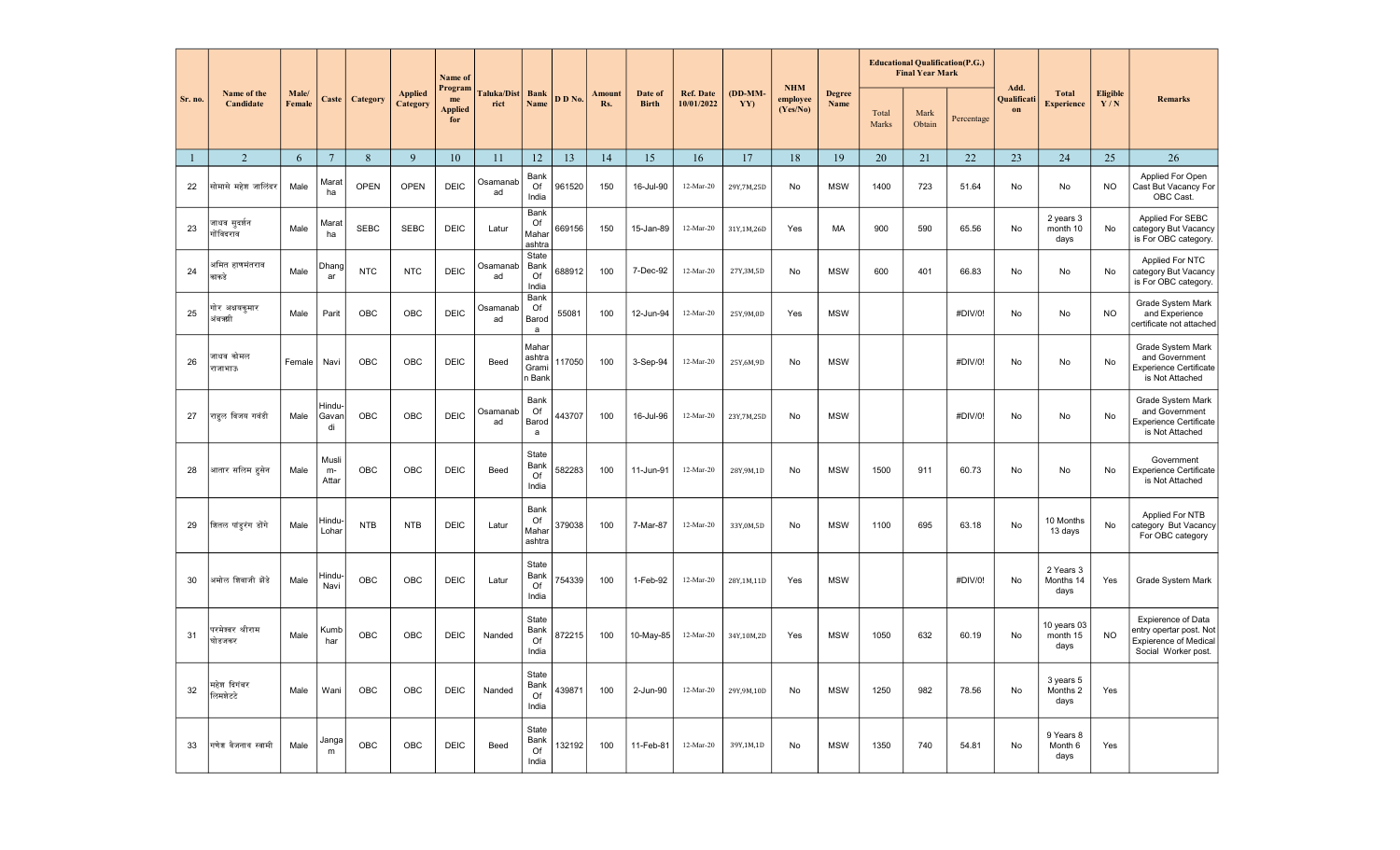|         |                            |                 |                                |             |                            | Name of                                |                           |                               |         |                      |                         | <b>Ref. Date</b><br>10/01/2022 | $(DD-MM-$<br>YY) |                               |                       |                | <b>Educational Qualification(P.G.)</b><br><b>Final Year Mark</b> |            |                           |                                   |                 |                                                                                             |
|---------|----------------------------|-----------------|--------------------------------|-------------|----------------------------|----------------------------------------|---------------------------|-------------------------------|---------|----------------------|-------------------------|--------------------------------|------------------|-------------------------------|-----------------------|----------------|------------------------------------------------------------------|------------|---------------------------|-----------------------------------|-----------------|---------------------------------------------------------------------------------------------|
| Sr. no. | Name of the<br>Candidate   | Male/<br>Female | Caste                          | Category    | <b>Applied</b><br>Category | Program<br>me<br><b>Applied</b><br>for | <b>Taluka/Dis</b><br>rict | <b>Bank</b><br>Name           | D D No. | <b>Amount</b><br>Rs. | Date of<br><b>Birth</b> |                                |                  | $NHM$<br>employee<br>(Yes/No) | <b>Degree</b><br>Name | Total<br>Marks | Mark<br>Obtain                                                   | Percentage | Add.<br>Qualificati<br>on | <b>Total</b><br><b>Experience</b> | Eligible<br>Y/N | <b>Remarks</b>                                                                              |
| -1      | 2                          | 6               | $7\phantom{.0}$                | 8           | 9                          | 10                                     | 11                        | 12                            | 13      | 14                   | 15                      | 16                             | 17               | 18                            | 19                    | 20             | 21                                                               | 22         | 23                        | 24                                | 25              | 26                                                                                          |
| 34      | जावेद मुस्तफा सय्यद        | Male            | Musli<br>${\sf m}$             | <b>OPEN</b> | <b>OPEN</b>                | <b>DEIC</b>                            | Latur                     | Bank<br>Of<br>Mahar<br>ashtra | 669157  | 150                  | 9-May-94                | 12-Mar-20                      | 25Y,10M,3D       | No                            | <b>MSW</b>            | 1200           | 752                                                              | 62.67      | No                        | No                                | <b>NO</b>       | Applied For Open<br>category But Vacancy<br>For OBC category.                               |
| 35      | धम्मानंद विनायक<br>कांबळे  | Male            | SC                             | <b>SC</b>   | SC                         | <b>DEIC</b>                            | Latur                     | State<br>Bank<br>Of<br>India  | 831172  | 100                  | 22-May-81               | 12-Mar-20                      | 38Y, 9M, 19D     | Yes                           | <b>MSW</b>            | 1500           | 815                                                              | 54.33      | No                        | 13 years 9<br>Months 6<br>days    | <b>NO</b>       | Applied For SC<br>category But Vacancy<br>For OBC category.                                 |
| 36      | कासार अमोल मधुकर           | Male            | -lindu-<br>Kasar               | OBC         | OBC                        | <b>DEIC</b>                            | Osamanab<br>ad            | State<br>Bank<br>Of<br>India  | 482089  | 100                  | 21-Feb-85               | 12-Mar-20                      | 35Y, 0M, 20D     | Yes                           | <b>MSW</b>            | 1350           | 868                                                              | 64.30      | No                        | 12 Years 8<br>Month 6<br>days     | Yes             |                                                                                             |
| 37      | शिवाजी नरसिंग<br>गोकुळे    | Male            | Yella<br>m                     | OBC         | OBC                        | DEIC                                   | Latur                     | Bank<br>Of<br>Mahar<br>ashtra | 669191  | 100                  | 15-Jun-94               | 12-Mar-20                      | 25Y,8M,26D       | No                            | <b>MSW</b>            | 1200           | 797                                                              | 66.42      | No                        | No                                | No              | No Experience                                                                               |
| 38      | चक्रधर गंगाधर गुडापे       | Male            | Kumb<br>har                    | OBC         | OBC                        | <b>DEIC</b>                            | Latur                     | State<br>Bank<br>Of<br>India  | 8285    | 100                  | 5-Jun-85                | 12-Mar-20                      | 34Y, 9M, 7D      | Yes                           | <b>MSW</b>            | 1050           | 605                                                              | 57.62      | No                        | 4 years 7<br>months 26<br>days    | Yes             |                                                                                             |
| 39      | गणेश काशिनाथराव<br>पांचाळ  | Male            | Suttar                         | OBC         | <b>OBC</b>                 | DEIC                                   | Latur                     | Bank<br>Of<br>Barod<br>a      | 639218  | 100                  | 4-Sep-86                | 12-Mar-20                      | 33Y,6M,8D        | No                            | <b>MSW</b>            |                |                                                                  | #DIV/0!    | No                        | No                                | <b>NO</b>       | Grade System Mark                                                                           |
| 40      | मुकुंदराज माणिकराव<br>काळे | Male            | Gurav                          | OBC         | OBC                        | <b>DEIC</b>                            | Latur                     | Bank<br>Of<br>India           | 482     | 100                  | 5-Jun-89                | 12-Mar-20                      | 30Y, 9M, 7D      | No                            | <b>MSW</b>            | 900            | 576                                                              | 64.00      | No                        | 2 years 3<br>Month 13<br>Day      | Yes             |                                                                                             |
| 41      | घेवारे नितिन<br>विश्वनाथ   | Male            | Hindu-<br>.ingay<br>at<br>wani | OBC         | <b>OBC</b>                 | <b>DEIC</b>                            | Latur                     | State<br>Bank<br>Of<br>India  | 160071  | 100                  | 11-May-88               | $12-Mar-20$                    | 31Y,10M,1D       | No                            | <b>MSW</b>            | 900            | 588                                                              | 65.33      | <b>No</b>                 | No                                | <b>NO</b>       | No Experience                                                                               |
| 42      | सुजित सूखदेव चव्हाण        | Male            | Navbo<br>dh                    | SC          | SC                         | <b>DEIC</b>                            | Osamanab<br>ad            | State<br>Bank<br>Of<br>India  | 620843  | 100                  | 25-Jun-79               | 12-Mar-20                      | 40Y, 8M, 16D     | No                            | <b>MSW</b>            | 1100           | 600                                                              | 54.55      | No                        | 2 Years<br>3month<br>1days        | <b>NO</b>       | Applied For SC<br>category But Vacancy<br>For OBC category.                                 |
| 43      | येंजने गणेश हरिशचंद्र      | Male            | Hindu-<br>Yella<br>m           | OBC         | OBC                        | <b>DEIC</b>                            | Latur                     | State<br>Bank<br>Of<br>India  | 831197  | 100                  | 2-Feb-94                | 12-Mar-20                      | 26Y,1M,10D       | No                            | <b>MSW</b>            |                |                                                                  | #DIV/0!    | No                        | No                                | No              | Grade System Mark.<br><b>Experience Certificate</b><br>and cast Certificate<br>Not Attached |
| 44      | उज्वला वामन भोयर           | Female          | Kunbi                          | OBC         | OBC                        | DEIC                                   | Nagpur                    | Bank<br>Of<br>Mahar<br>ashtra | 407614  | 100                  | 23-Dec-95               | 12-Mar-20                      | 24Y,2M,18D       | No                            | <b>MSW</b>            |                |                                                                  | #DIV/0!    | No                        | No                                | <b>NO</b>       | Grade System Mark.<br>No Experience.                                                        |